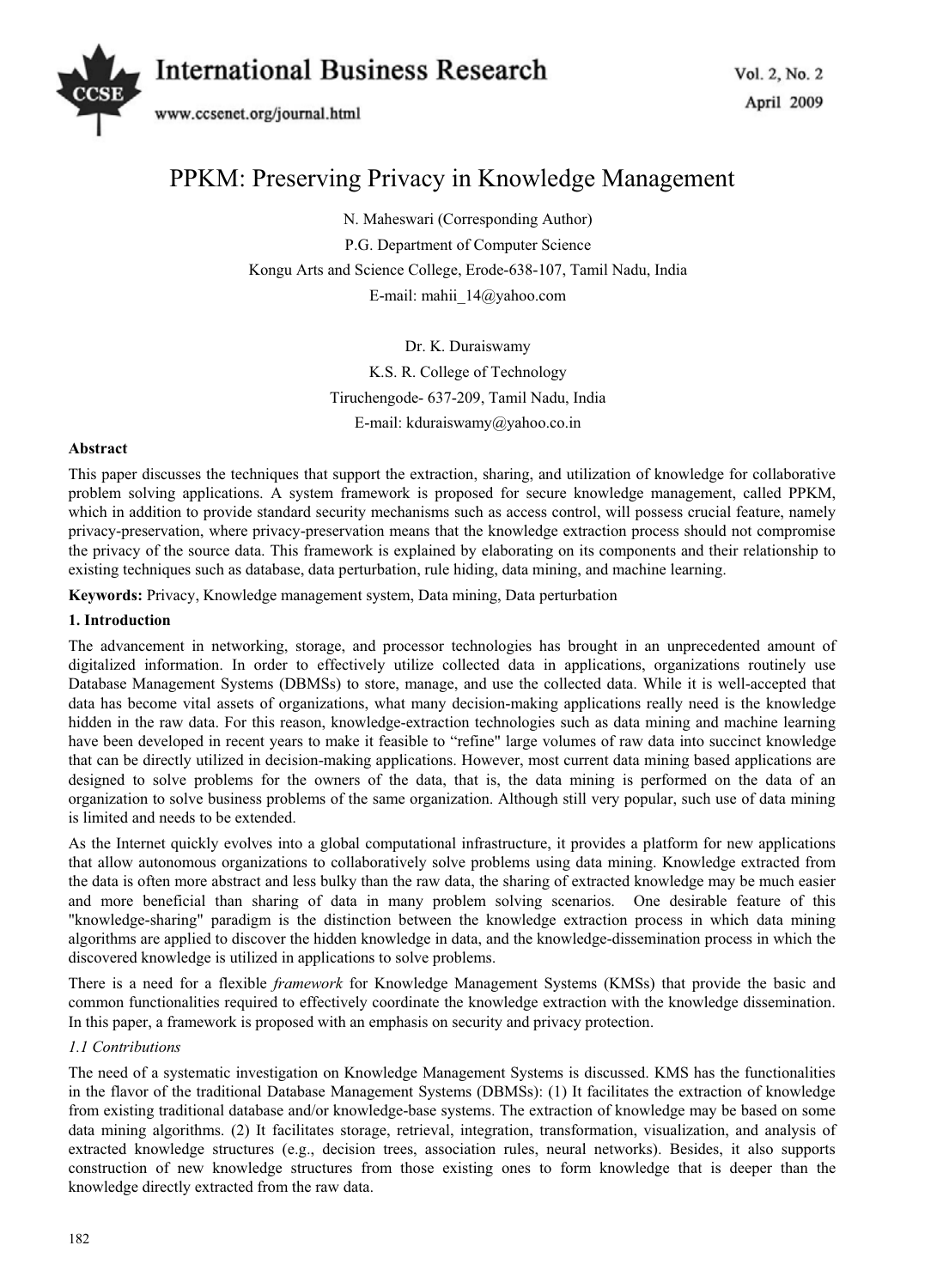Besides traditional security goals a new security goal of secure knowledge management system is specified, namely *privacy-preservation.* A major feature of PPDM techniques is that they usually entail modifications to the data in order to sanitize them from sensitive information (both private data items and complex data correlations) or anonymize them with some uncertainty level. Thereby, a framework for secure knowledge management called Privacy-Preserving Knowledge Management (PPKM) is presented.

#### **2. Related Work**

On the evolution of service based computing paradigms (Sarawagi, Nagaralu, (2000) the relationship to privacy protection of data (Chaum, 1981), (Clifton, Marks,1996). On the relationship to data mining and machine learning (Agrawal, Srikant, 2000), (Evmievski, Gehrke, Srikant, 2003), (Lindell, Pinkas,2000). On the relationship to knowledge sharing (Data Mining Group, 2003). These efforts are focused either on the mechanisms that enable data mining systems to transfer discovered models to application programs, or on the types of services in which the discovered models can be useful. The PPKM framework described in this paper provides a general system framework that serves as a platform to integrate techniques of knowledge extraction, knowledge sharing, and knowledge utilization in a secure environment. Obviously, the data mining model as a service is a special instance of the framework, and the security requirements of PPKM greatly enrich the functionality of knowledge sharing systems.

#### **3. The PPKM Framework**

In PPKM knowledge management mean the methodology for systematically extracting and utilizing the knowledge. A *Knowledge Management System* (KMS) is a collection of collaborative software systems that collectively provide the functionality needed to perform the tasks of knowledge management. The purpose of PPKM framework is to define various roles that are played by participating systems, the relationships among different roles, and how they are related to the two key functionalities of a KMS, namely knowledge-extraction and Knowledge-dissemination and the security goals.

#### *3.1 Model*

As shown in Figure 1, at the heart of the PPKM is a Knowledge Management System (KMS), which can be thought of abstractly as a system that takes data and rules as input, extracts knowledge from the data (possibly with the help of the input rules), manages the extracted knowledge, and provides knowledge based services to knowledge customers. In the following, the PPKM framework is explored by describing the roles and their relationships in more details.

Input to KMS - The input to a KMS is a set of *datasets* and optionally a set of data, rules from databases and rule bases. In Fig. 1, the input to KMS includes data and rules. We stress that the access to the datasets and rules are protected by their respective sources through appropriate security policies (e.g., Mandatory Access Control, Discretionary Access Control, Role-Based Access Control), and that the *controlled access* may be enforced, for instance, by a security mechanism implemented in a DBMS. Moreover, the data and rules may be owned by different parties that are presumably prohibited from sharing, or not willing to share, their data/rules, although they are allowed to take advantage of the data in their own decision-making applications.

KMS - From a functionality perspective, a KMS is analogous to a traditional Database Management System (DBMS). However, there are some fundamental differences: (1) The objects managed by a KMS are knowledge models such as decision tress or association rules. Whereas, the objects managed by a DBMS are raw data. (2) Parties are autonomous and a party may play one or more roles. (3) A KMS is strictly more powerful than a DBMS, because it must ensure the property, namely *privacy-preserving knowledge extraction.* Whereas, no such requirement is specified in a traditional DBMS. The KMS consists of components that play three types of roles: *knowledge miner*, *knowledge provider*, and *knowledge manager*. For example, in the specific instance of KMS in Fig. 1 there are one knowledge miner and t knowledge providers, and each one of them also is a knowledge manager. The functionality of these three roles is as follows.

Knowledge Miner - A knowledge miner provides supports for knowledge extraction tasks which for example may include the preparation of data, the specification of extraction tasks, and the execution of extraction algorithms. A knowledge miner may be fully automated or interactive. Knowledge can be extracted from database using an appropriate method such as data mining (example: association rule mining). A key feature of knowledge miners is that they must guarantee that the extraction of knowledge will not compromise individual privacy. This feature can be ensured by the so-called privacy preserving data mining techniques.

Knowledge Provider - A knowledge provider provides services to knowledge customers. The simplest form of the service is to deliver an extracted knowledge model to a knowledge customer. However, more sophisticated and value-added services may require a nontrivial utilization of extracted knowledge. For example, a knowledge provider may provide a service by using the extracted knowledge to answer queries posted by a decision-making application of a knowledge customer. Such services may be implemented through a variety of techniques, such as web services and software agents.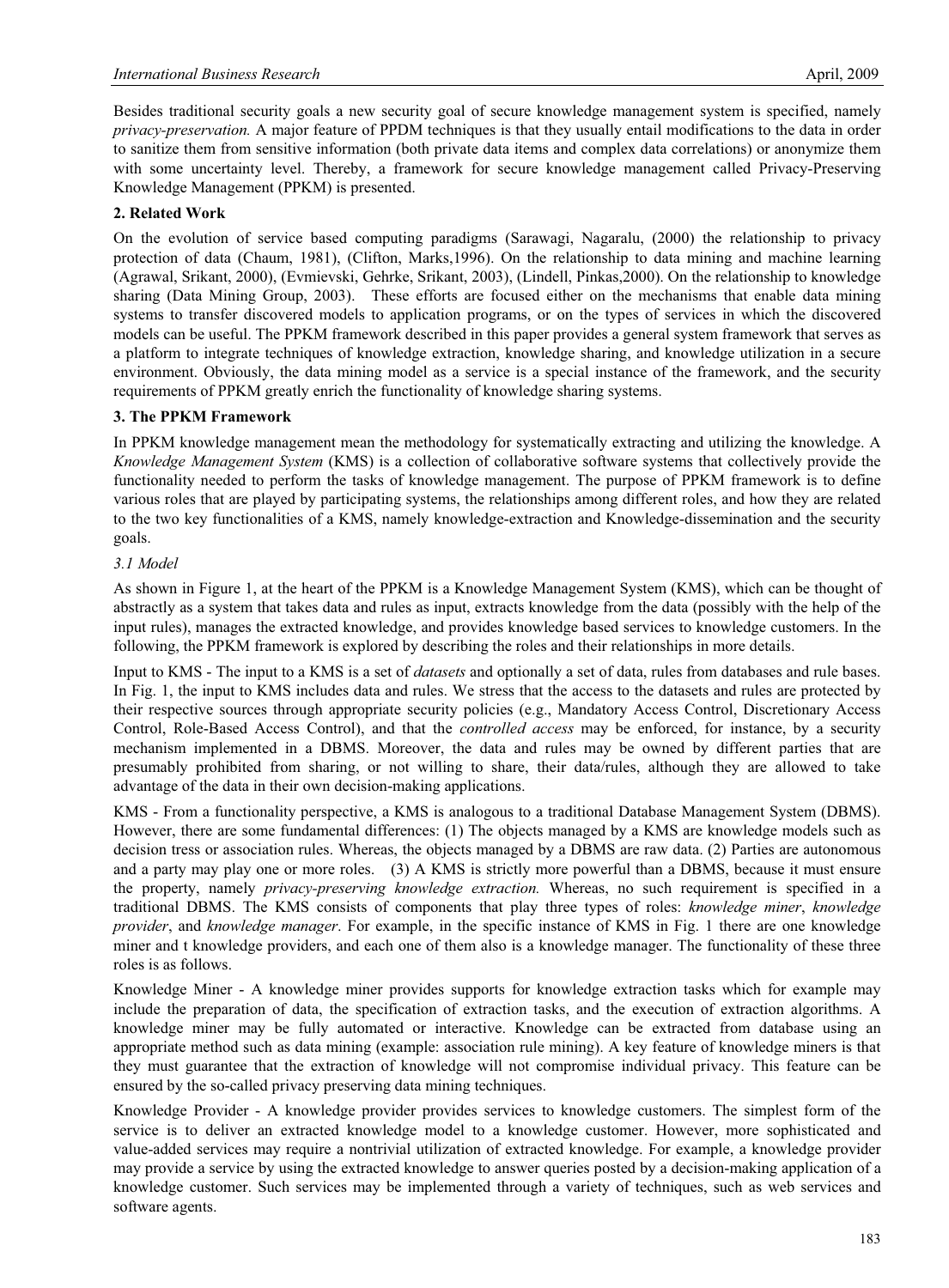Knowledge Manager - A knowledge manager provides supports for storage, retrieval, analysis, integration, visualization, and transformation of extracted knowledge. In other words, a knowledge manager is to knowledge what a database management system is to data. In a KMS, knowledge managers are often not separable from other roles of the system since they provide a set of functionality that is fundamental to both knowledge miners and knowledge providers. Extracted knowledge may be expressed in various representation languages.

Output of KMS **-** The KMS disseminates knowledge to knowledge customers through an appropriate interface (e.g., web services). For example, a knowledge customer may ask one or more knowledge providers certain questions, so that the answer(s) will be utilized in the knowledge customer's decision making procedure. The access to the knowledge may be controlled via an appropriate policy, and enforced via an appropriate system.

#### *3.2 Privacy Preserving*

Besides traditional security requirements such as access control, authorization, and authentication, a KMS should satisfy the new security requirement such as privacy-preservation. By privacy-preservation we mean that the knowledge-extraction procedure must protect individual privacy in the input datasets. This may be crucial to certain knowledge management systems (e.g., the systems coordinating government agencies counter-terror activities). Privacy preserving algorithms (Elisa Bertino, IgornaiFovino, Loredana, 2005),are applied for the inputs (data, rules).The algorithms help the knowledge provider in transferring the information required by the knowledge customers and the information about the other customers stored in the database will be hidden.

#### **4. Example**

In the following, we demonstrate the generality of the PPKM framework by describing two specific instances of the framework.

#### *4.1 General Category*

In the general category, we only consider the setting where there is a single organization that owns the data, buys data mining software, and runs the software to extract knowledge that will be exclusively used by the organization itself. As a further step towards what we called KMS, the organization may not have to buy the data mining software. Instead, it can use that software through "application as a service". In this case, the issues of privacy-preserving emerge: the application server (i.e., data mining software owner) should not learn any information about the organization's datasets, while allowing the organization to obtain the extracted knowledge. In principle, privacy preserving technique can solve this problem.

#### *4.2 Business Category*

We now consider a scenario arising in an emerging computing paradigm called "knowledge-as-a-service" which is a natural extension of service oriented computing, such as "application as a service" and "database as a service" (Hacigümüs, Mehrotra, Iyer, 2002). These service oriented paradigms emerge as cost-effective business models in response to increasing business competition and to the cost of keeping the desired computational, data management, and knowledge discovery capabilities that has become too high to be justified for many organizations. By delegating computational, data management, and knowledge discovery tasks to appropriate service providers, organizations can better satisfy their information processing needs with much lower costs. The .knowledge-as-a-service. serves an example of the separation of knowledge extraction and knowledge utilization, and is justified for the following reasons.

1). The rising costs of knowledge extraction. Data mining is a specialized and complex task that involves many steps and requires well trained personnel. Despite the tremendous advance in hardware, software, and networking technologies, the costs associated with knowledge extraction is still on the rise. These costs are for the acquisition of software, hardware, datasets, and the maintenance and management of systems. The situation is further complicated if one needs accurate knowledge and strict privacy in the knowledge extraction procedure.

2). Restricted access to data. Although knowledge models are often extracted by an organization from its own datasets, much of useful knowledge may be in data owned by other organizations. Access to data of another organization may be prohibited by law or policies.

For example, the national criminal databases can only be accessed by law enforcement organizations. Likewise, hospital patient's data is only accessible to relevant health-care organizations. Yet another typical scenario is that competition rivals would never share their data, but would benefit from knowledge extracted from each other's datasets. As a consequence, just like that data are valuable assets of today's organizations; knowledge models will be valuable assets of tomorrow's organizations.

3). Limited choice of technology that addresses privacy concerns. The emerging of the data mining industry has inspired a lot of concerns on individual privacy (Clifton, Marks, 1996). To relieve these concerns, privacy-preserving data mining techniques have been proposed. (Agrawal, Srikant, 2000), (Evmievski, Gehrke, Srikant, 2003),(Goldreich,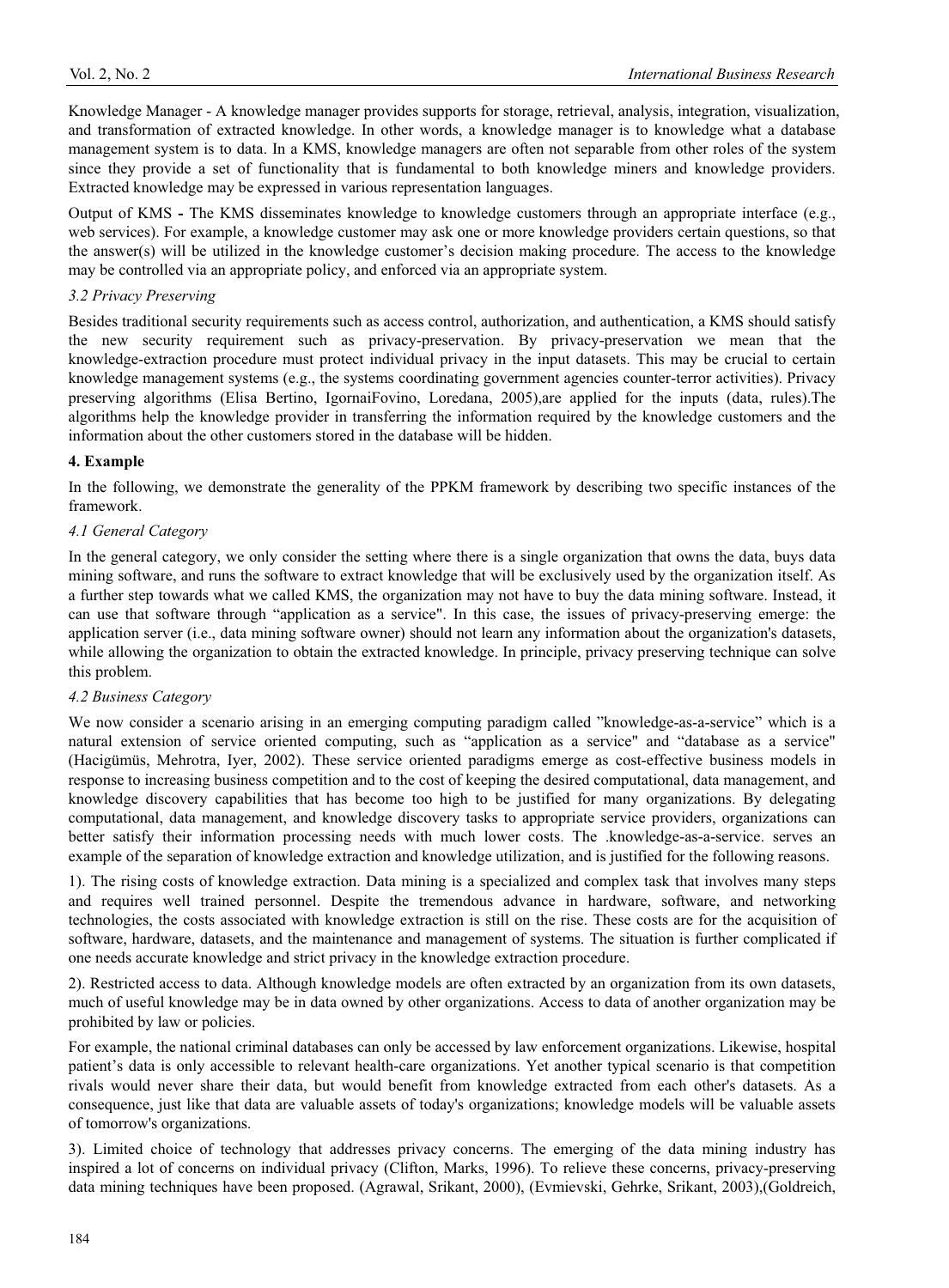Micali, Wigderson, 1987). As a consequence, one who is interested in accurate knowledge and strong privacy guarantee may be forced to conduct computation- and communication-extensive tasks, which may incur significant investment.

4. Different needs of knowledge by different applications.

There are many ways that knowledge models can be utilized. Two extreme examples are: (1) An application needs to own an entire knowledge model. (2) An application only needs to apply (rather than to own) a knowledge model to certain instance data. The difference between these two types of utilization is comparable to the difference between buying a car and taking a taxi, or to the difference between purchasing an expensive full-fledged software system and paying only for some of the needed functionality.

Consider a Company's database consists of the suppliers and the items details. The database consists of three suppliers A, B, and C and their corresponding items. If the supplier A wishes to know the items stored in the database other than his supply. But the supplier A does not have the rights to access the database. Using the privacy preserving algorithm, Knowledge Provider provides the items details to the Knowledge Customer (Supplier A), only the item names can be provided, but the cost and supplier details of the corresponding items are hidden. Knowledge Miner extracts the information with privacy. Knowledge Provider helps the Knowledge Customer in providing essential information based on the queries of the Knowledge Customer.

#### **5. Conclusion**

In this paper, we present a system framework for secure knowledge management, which provides privacy-preservation which is ensured in the knowledge extraction procedure. The framework is explored by describing the roles played by system components, the relationships among various roles, and how these roles are related to existing technology, such as databases, data mining, privacy preserving and data perturbation. The framework helps in securing the information in Knowledge Management System.

#### **References**

Agrawal, R. & Srikant, R. (2000). Privacy-preserving data mining. In *Proceedings of the 2000 ACM SIGMOD International Conference on Management of Data (SIGMOD 2000)*, pages 439-450.

Chaum, D. (1981). Untraceable electronic mail, return addresses, and digital pseudonyms. *Commun. ACM*, 24:84-88.

Clifton, C., Marks, D. (1996). Security and privacy implications of data mining. In *Workshop on Research Issues in Data Mining and Knowledge Discovery*.

Data Mining Group. (2003). PMML version 2.1. http://www.dmg.org.

Elisa Bertino, IgornaiFovino, Loredana. (2005). A Frame work for Evaluating Privacy Preserving Data Mining Algorithms, *Springer Science*, 121-154.

Evmievski, A., Gehrke,J., Srikant, R. (2003). Limiting privacy breaching in privacy preserving data mining. *In Proceedings of the 2000 Symposium on Principles of Database Systems (PODS 2003)*, pages 211-222.

Farkas.C, Jajodia. (2003). The inference problem: A survey.SIGKDD Explorations, 4(2):6.11.

Goldreich .O, Micali .S, Wigderson .A, (1987). How to playany mental game or a completeness theorem for protocols with honest majority. *In Proc. 19th ACM Symp. on Theory of Computing*, pages 218.229.

Hacigümüs .H, Mehrotra. S, Iyer.B. (2002). Providing database as a service. *In Proceedings of the 8th International Conference on Data Engineering (ICDE 2002)*, pages 29.38. IEEE Computer Society.

Lindell, Y., Pinkas, B. (2000). Privacy preserving data mining. In M. Bellare, editor, *Advances in Cryptology . Crypto 2000*, pages 36.54. *Springer*, 2000.Lecture Notes in Computer Science No. 1880.

Sarawagi,S., Nagaralu,S.H. (2000). Data mining models as services on the Internet. *ACM SIGKDD Explorations*, 2(1):24. 28.